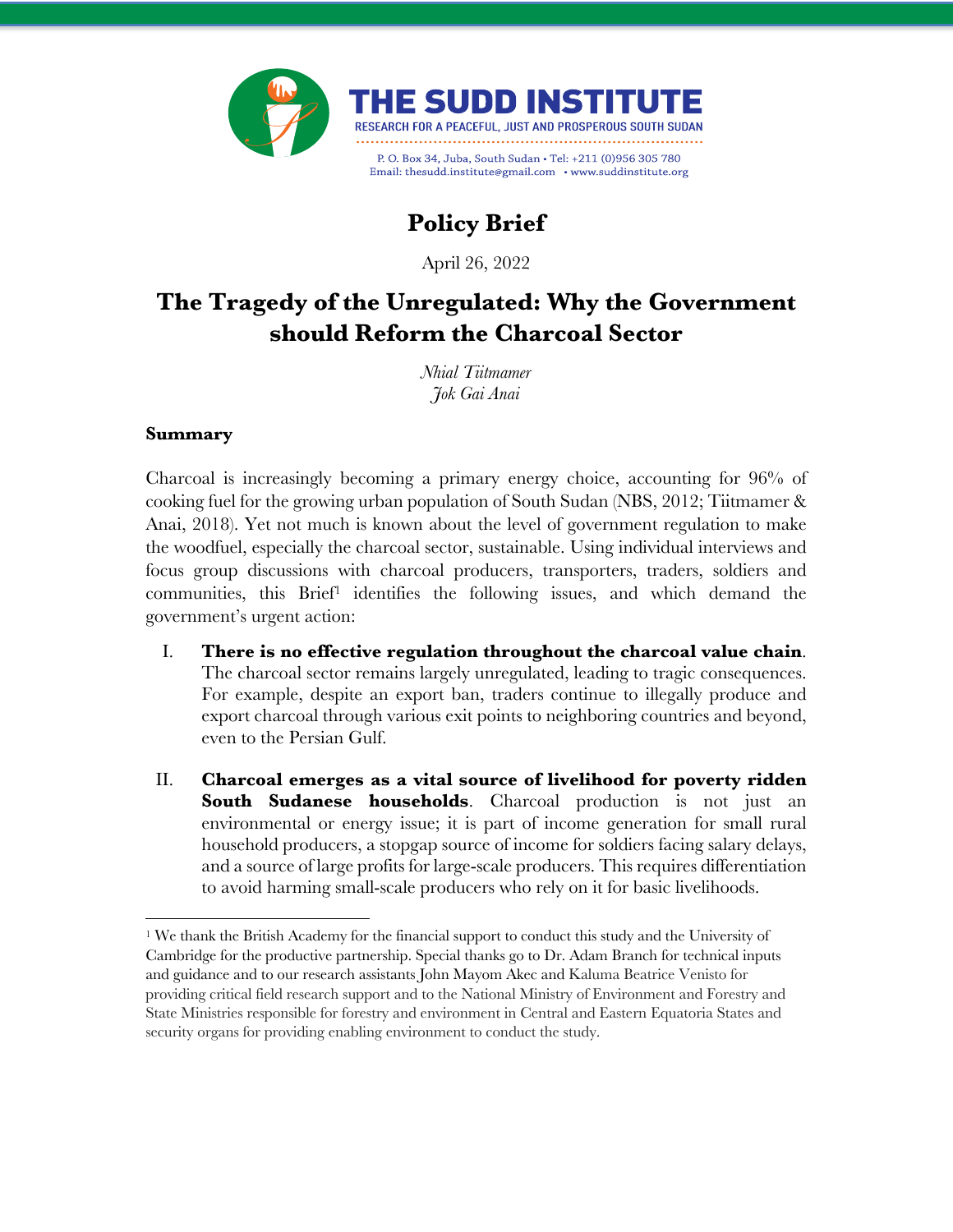- III. **The charcoal sector is militarized**. Soldiers engage in both large- and smallscale charcoal production, transportation, and trade, and provide access for foreigners and other large-scale producers, sometime intimidating landowners, and communities, making the sector less accountable and difficult to regulate.
- IV. **There are significant harmful social and environment impacts of charcoal production and trade.** Charcoal production has had considerable negative social and environmental impacts, including 1) clear-cutting of forests; 2) widespread uprooting of trees and burning of the roots; 3) cutting down and burning of old, socially valuable trees; and 4) losses of ecosystem services.
- V. **Land access for charcoal production generates conflicts.** Charcoal production poses threats to communal cohesion and stability, as the way land is accessed to produce charcoal generates conflicts. Individuals connected to authorities, for example, annex pieces of communal land and lease it to foreigners to produce charcoal, while refusing to share the benefits with the community. These exclusive benefits are causing land disputes, for example, between clans in Lokiliri Payam and charcoal producers, triggering conflicts.

Considering the above, swift government intervention should consider the following:

- Enforce the charcoal export ban and strengthen enforcement mechanisms;
- Ban foreigners and soldiers from engaging in large-scale charcoal production and trade, and put in place mechanisms to produce and trade charcoal for domestic consumption only;
- Introduce licensing for charcoal production and trade and ban cutting of certain tree species and clear cutting/uprooting;
- Promote alternative sources of cooking energy such as gas;
- Improve the welfare of the soldiers, including by indexing salaries to inflation and paying them well and on time; and
- Strengthen governance institutions to manage the sector and ensure sustainability.

# **1. Introduction**

wing to lack of viable alternatives, charcoal is increasingly becoming a key energy choice for the growing urban populations of South Sudan (Harycom et al., 2021; Tiitmamer & Anai, 2018; NBS, 2012). Intractable conflicts have Coming to lack of viable alternatives, charcoal is increasingly becoming a key energy choice for the growing urban populations of South Sudan (Harycom et al., 2021; Tiitmamer & Anai, 2018; NBS, 2012). Intractable conflicts lowest electricity consumption rate in Africa and the highest cost of energy in the world (World Bank, 2016). In addition, lack of strong institutions and inadequate technical and financial capacities have hampered and delayed energy development, including several major hydropower projects on the Nile at Bedden, Shukoli, Fula, and Lakki. Most

© The Sudd Institute  $\qquad$  || Policy Brief | 2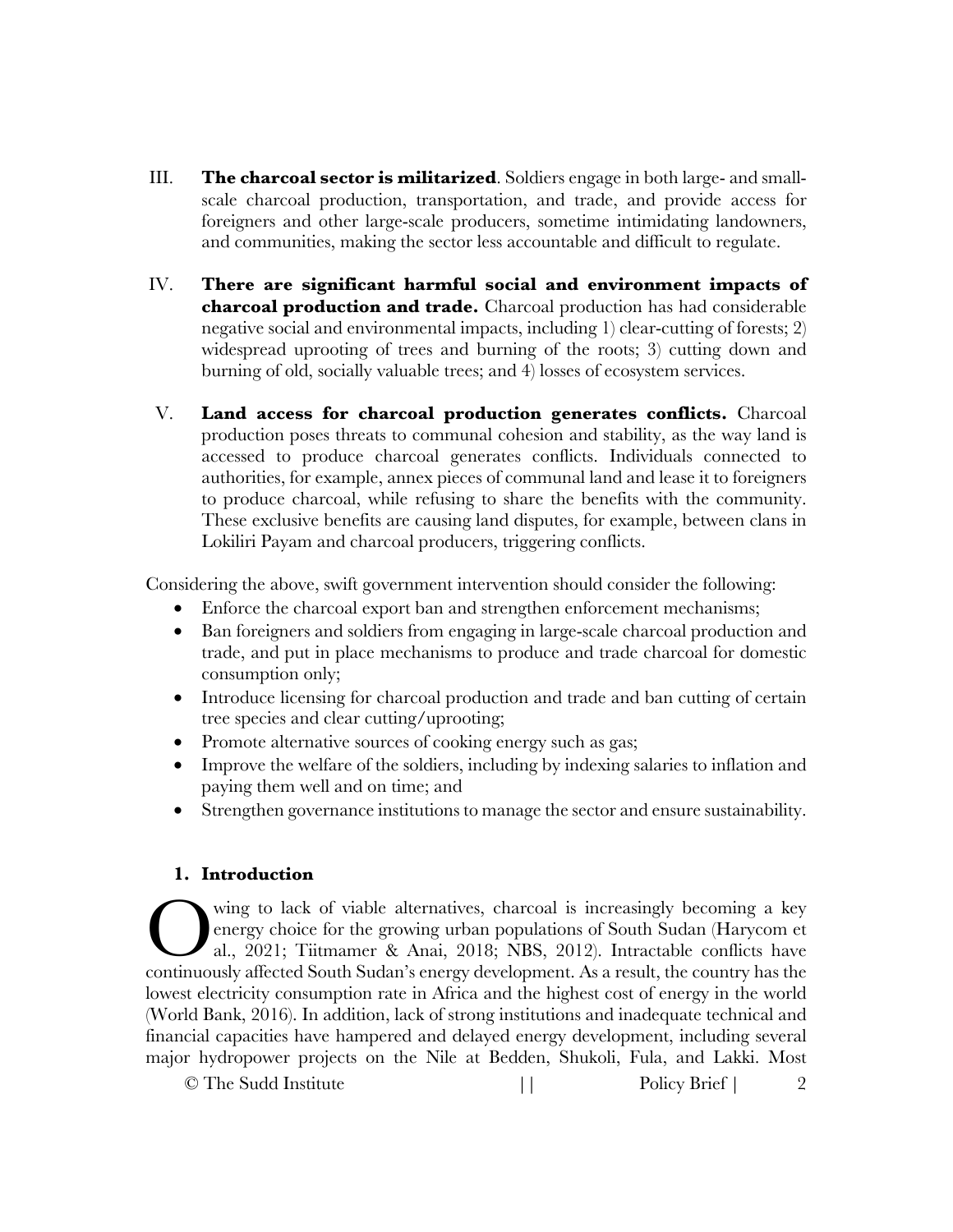important, inadequate capacities have impeded the rollout and enforcement of an effective regulatory framework for producing all forms of sustainable energy, including wood fuel and liquefied petroleum gas (LPG).

About 96 percent of families in South Sudan use biomass (firewood and charcoal) for their cooking needs (NBS, 2012; Tiitmamer & Anai, 2018). Several factors have increased the demand for charcoal, namely, increase in the number of people living in the urban areas, conflicts that have displaced people to refugee settlements and internally displaced persons (IDP) Camps where they depend on charcoal for cooking, and demand from neighboring countries and beyond. Given little capacity to regulate the sector, this has significant negative implications for forests and the environment in South Sudan.

Some of the previous works on charcoal sector in South Sudan look at a range of issues that include illicit trade in charcoal across borders (Harycom et al., 2021), challenges and barriers to safe access to cooking fuel (Barbelet et al., 2012), analysis of experiences and perspectives of end users of charcoal in the value chain (Leonardi et al., 2020), and charcoal production as a threat to biodiversity and wildlife habitats (Adkins 2018). Yet little attention has been paid to the regulation and militarization of the charcoal sector, its potential as a conflict driver, and the power relations or power structures that control the sector and the state of regulatory capacity and its effectiveness. Therefore, this analysis contributes to our understanding of how the militarization of the charcoal sector and inadequate governmental regulatory capacity undermine sustainable management of the charcoal sector.

The rest of the Brief is structured as follows: Section 2 describes the methods used in collecting the data and in analyzing the collected data, Section 3 discusses key findings and policy implications while Section 4 concludes the Brief by offering policy recommendations.

# **2. Methodology**

The study used key informant interviews, focus group discussions, and field observations. Questionnaires targeting specific groups in the value chain – producers, traders, and communities were designed. Three teams conducted field work in Nimule, Aru Junction on Juba-Nimule Highway, and around the areas between Juba and Mongalla between November 2020 and January 2021.

In Aru area, we conducted 34 key informant interviews with community leaders, elders, youth, and women representatives. Out of these participants, 9 were charcoal producers, 7 were traders (both wholesalers and retailers), 8 were transporters and 10 were members of the communities where charcoal is being produced. We also conducted five focus group meetings in Lokiliri Payam and one with the Department of Forestry in Eastern Equatoria

© The Sudd Institute  $\qquad$  || Policy Brief | 3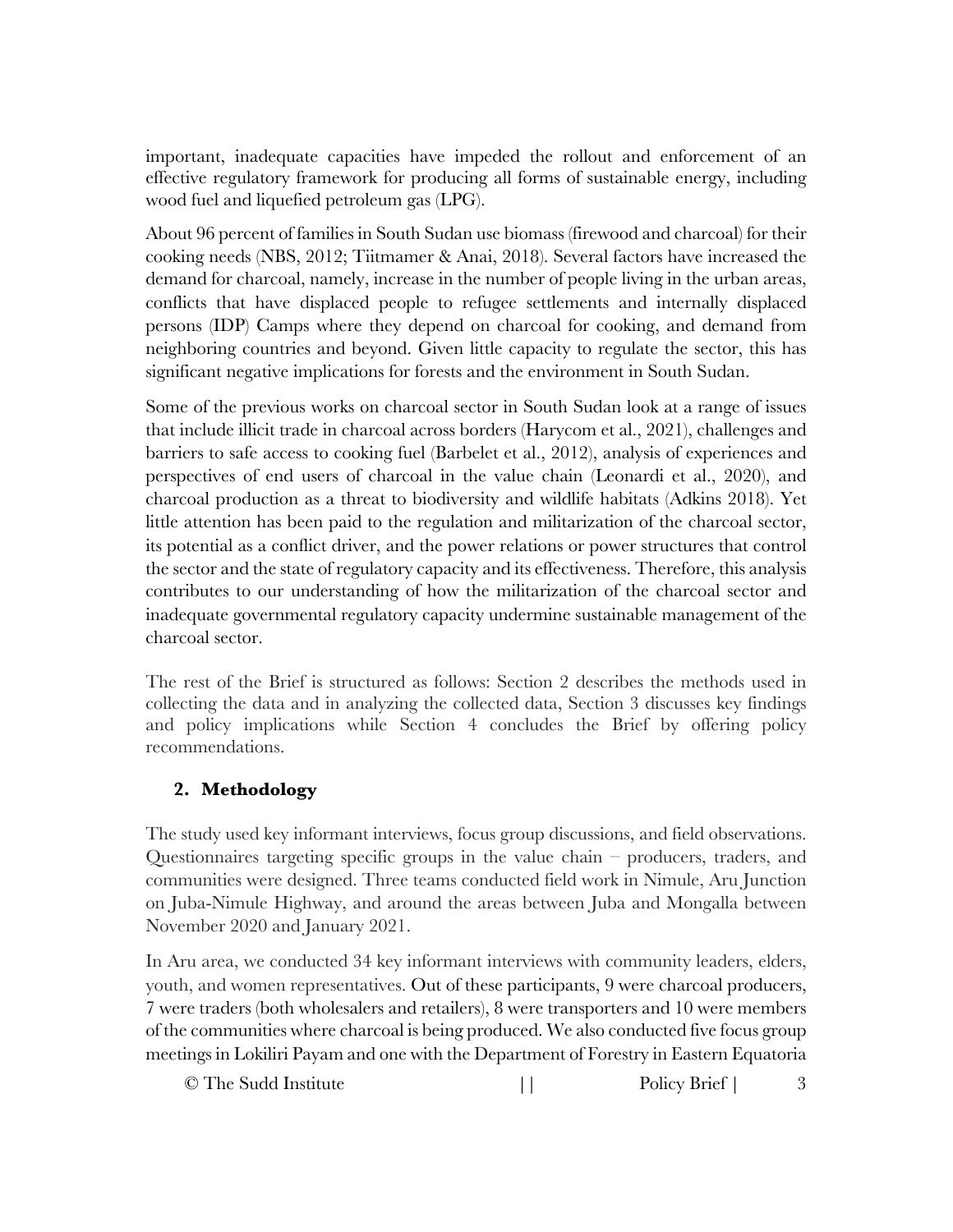State. In Nimule and adjacent areas, such as Pageri, Moli, and other locations, we conducted a total of 53 interviews. Of these, 11 were with producers, 12 with community members, 11 with traders, 10 with transporters, and 9 with officials of the local government. Finally, a content analysis was deployed to generate insights from the interviews.

### **3. Key Findings and Policy Implications**

### **3.1. Lack of laws and regulations**

The charcoal sector is not effectively regulated at various stages in the value chain, including production, trade, use, export, and transportation. This is despite the government banning charcoal exports in 2015 through a Ministry of Environment and Forestry's Ministerial Order, followed in 2018 by a similar ban by the Ministry of Trade and Industry and followed in August 2020 with an order by the Governor of Eastern Equatoria State banning illegal logging and international exports of logs and charcoal as an effort towards a peaceful, just, and sustainable charcoal sector.

However, none of these bans has been effectively enforced and the charcoal still finds its way out of the country. For example, our interviews and field observations reveal that traders collude with some elements within the law enforcement agencies to smuggle out the charcoal through the Nimule border port. Other border points, such as Renk, a border town with Sudan, have never even adhered to the charcoal ban order in the first place. The danger is that charcoal export increases the demand and puts pressure on the forest resources of South Sudan. Sustainable charcoal production can be achieved if charcoal export ban is strictly enforced. The increased demand for charcoal from the regional markets, coupled with domestic consumption, will drive production to unsustainable levels. Part of the failure of the charcoal export ban is that the government pronounces policies without adequate policy tools to enforce them. For example, on the ground, there are not enough forest rangers. Meanwhile, members of organized forces are complicit in the business of charcoal, making enforcement a futile exercise.

While charcoal production is legal for domestic production, there is no law or policy that specifies the amount to be produced, locations of production, what types of trees to cut, and how to manage the land and reforestation. This makes the sector vulnerable to illegal activities. Regulating the sector in an effective manner is also made difficult by the crosscutting nature of charcoal, spanning forestry, environment, energy, development, urban governance, and international trade, which are not easy to coordinate and regulate.

The absence of forestry and environmental laws presents multiple policy relevant implications, including lack of active forest rangers to enforce production practices; lack

© The Sudd Institute  $\qquad$  || Policy Brief | 4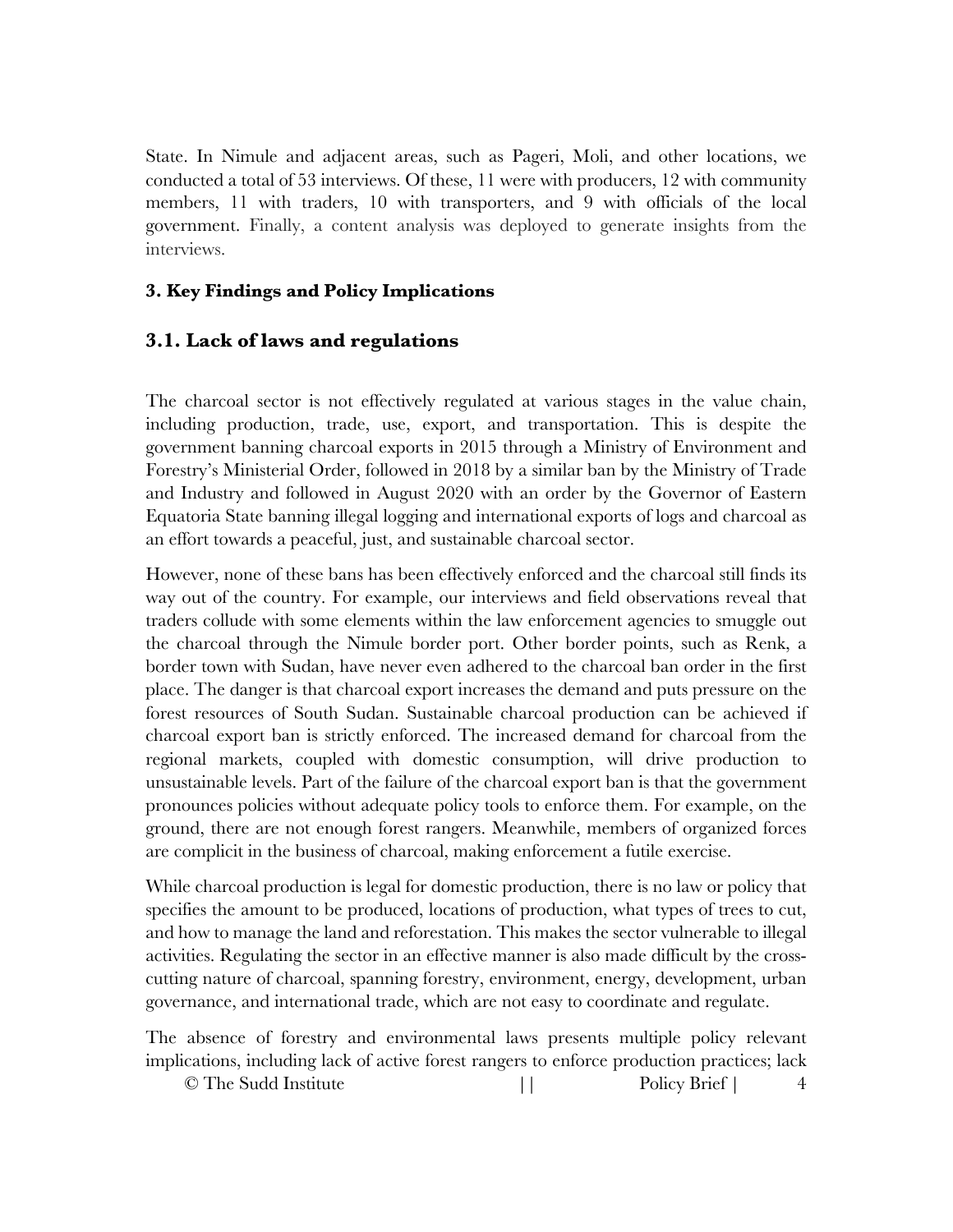of knowledge of the dangers of unregulated charcoal business; and lack of clear forest regulations or policies from the government that define their mandate. As a result, charcoal producers use informal means outside legal regulations to gain access to forests and produce charcoal. They promise landowners – mostly communities and individuals – small fees, ranging from 50SSP to 150 SSP a bag, depending on location, to gain access. The armed elements don't even need such permission from the community. They walk into the forest, cut, and leave the land bare and barren. Some of the soldiers interviewed revealed that nobody grants them access as they just walk deep into the forest for about 2 hours and cut and produce charcoal. Some of the charcoal produced by the soldiers is on small scale, just enough to make ends meet, while others are involved in large scale production, often with foreigners, producing about 100,000 bags in a month. It is this large-scale production that is posing serious threats to the environment.

Lack of effective regulation of the forestry sector translates to charcoal production taking place concurrently with logging. The loggers cut and use the big logs for timber and the small ones for charcoal. What is taking place is basically a clear cutting, with all the woods that are not in use for charcoal being used for logs and big trees of more than 100 years old used for logs and their branches used to make the charcoal. Consequently, communities fear their lands will turn to desert soon if the production of charcoal continues unabated.

# **3.2. Poverty and limited opportunities**

Charcoal production has become a means of livelihood for various groups. There are soldiers whose salary, which is barely paid, is so meager that it cannot make ends meet. Accordingly, there are smallholder farmers, who produce a few bags to earn an extra income; and there are others hired as laborers by largescale producers to earn some Pounds. The large-scale charcoal producers and sellers make huge profits through exports and domestic sales.

Some of the large-scale producers we interviewed indicated that they sell about 1000 bags or more in a month and make about 5,000,000 SSP a month. This is about \$11, 627.91 at the current exchange rate (US\$1=430 SSP).

Of the retail traders interviewed in Nimule and adjacent areas, the highest earner makes about 300,000 SSP in a month and the lowest earner makes about 50,000 SSP in a month, both roughly translating to \$697 and \$116.28, respectively. Thus, both the commercial and subsistence producers are highly motivated by the opportunity to make profits or make ends meet.

| © The Sudd Institute |  | Policy Brief |  |
|----------------------|--|--------------|--|
|----------------------|--|--------------|--|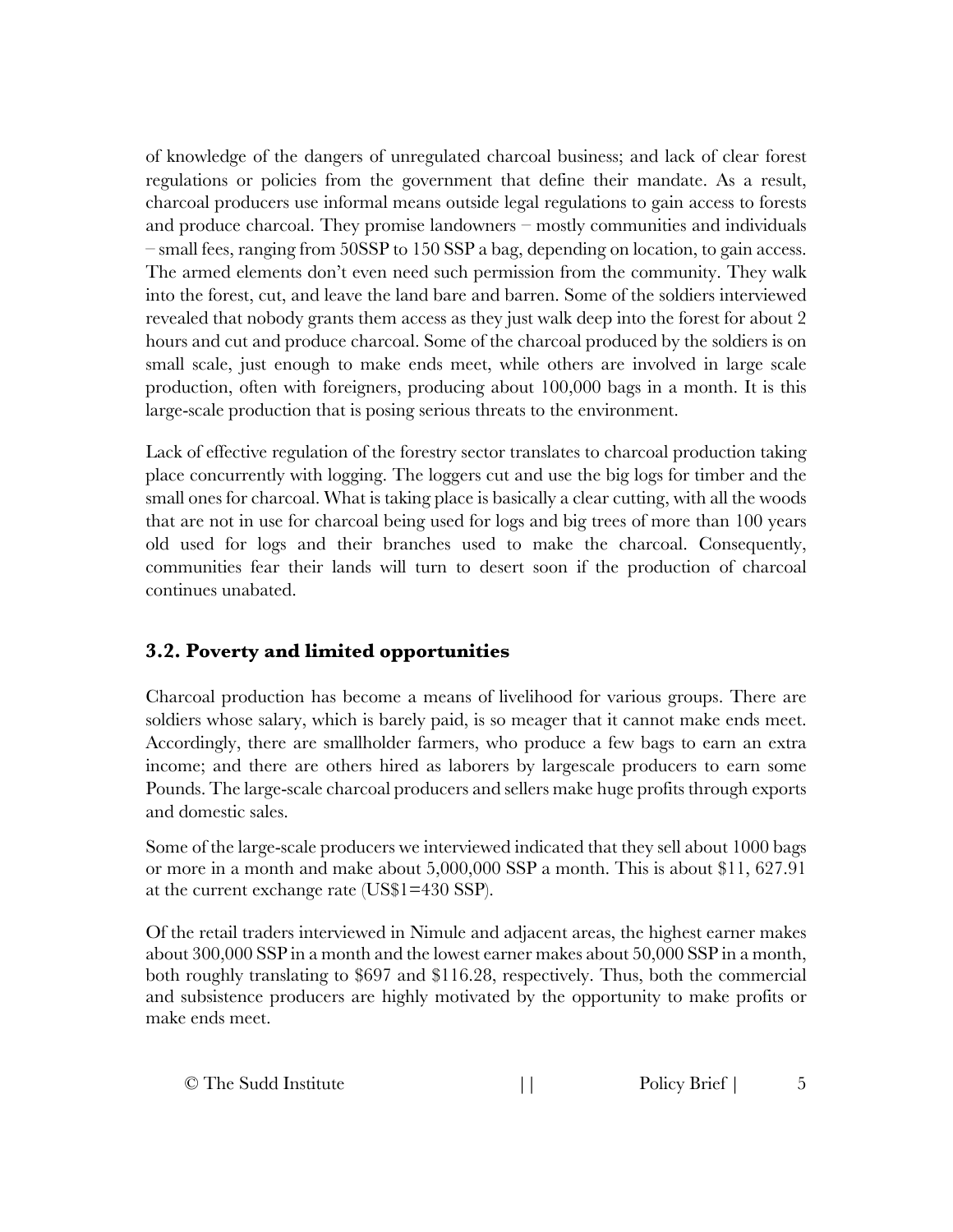# **3.3. Militarization of & foreigners' involvement in the charcoal sector**

The charcoal sector in South Sudan has been militarized<sup>2</sup> with foreigners dominating and colluding with elements from the organized forces. Community members, on whose lands the charcoal production occurs, have little power, even though they sometimes perform the ceremonial role of giving permission to the charcoal producers.

One of the Payam Administrators we interviewed lamented that communities "are voiceless in the hands of foreigners and internally displaced persons (IDPs) since some soldiers used foreigners to work for them in charcoal production, they don't respect the citizens of this land." They went on to say that soldiers use "their unmatched privilege or impunity to reap more profits from the charcoal business." In other words, members of the organized forces coerce the communities to gain access to land and its forest resources and use their privileges to access the market.

One of the participants said that soldiers "can stop any truck passing by and load it with charcoal by force." It is important to note that militarization of charcoal has different dimensions: high militarization and lower militarization of the charcoal sector. The later involves soldiers who engage in producing charcoal to earn an extra income. The former involves soldiers, the ones with influence and authority, who engage in acquiring lands, hiring foreigners to produce the charcoal from it, engage in or collude with foreigners to export and share the profits. The former are hard to control, and are the ones who are causing the greatest damage to the forest and the environment.

Foreigners constitute the bulk of those who produce and sell the charcoal at large scale for domestic use and export. Foreigners are also dominant in the large-scale transportation of charcoal to the market. Large-scale production is dominated by Ugandans, Congolese, and Darfuris, while transportation is dominated by Ethiopians and Eritreans. The price of a 50 kg bag at the production site ranges from 1,500 to 2,000 SSP; in Juba, the price jumps to 5000 SSP. At the lower rung of the production are the communities who produce charcoal mainly for subsistence.

# **3.4. Environmental and social impacts**

An increase in charcoal production and trade in the study areas has produced two types of impacts: environmental and social impacts. Environmental impacts manifest in form

<sup>2</sup> By militarization of charcoal, we mean soldiers are involved in the business of charcoal as producers, traders, and enablers, using their influence and authority to facilitate the business of charcoal.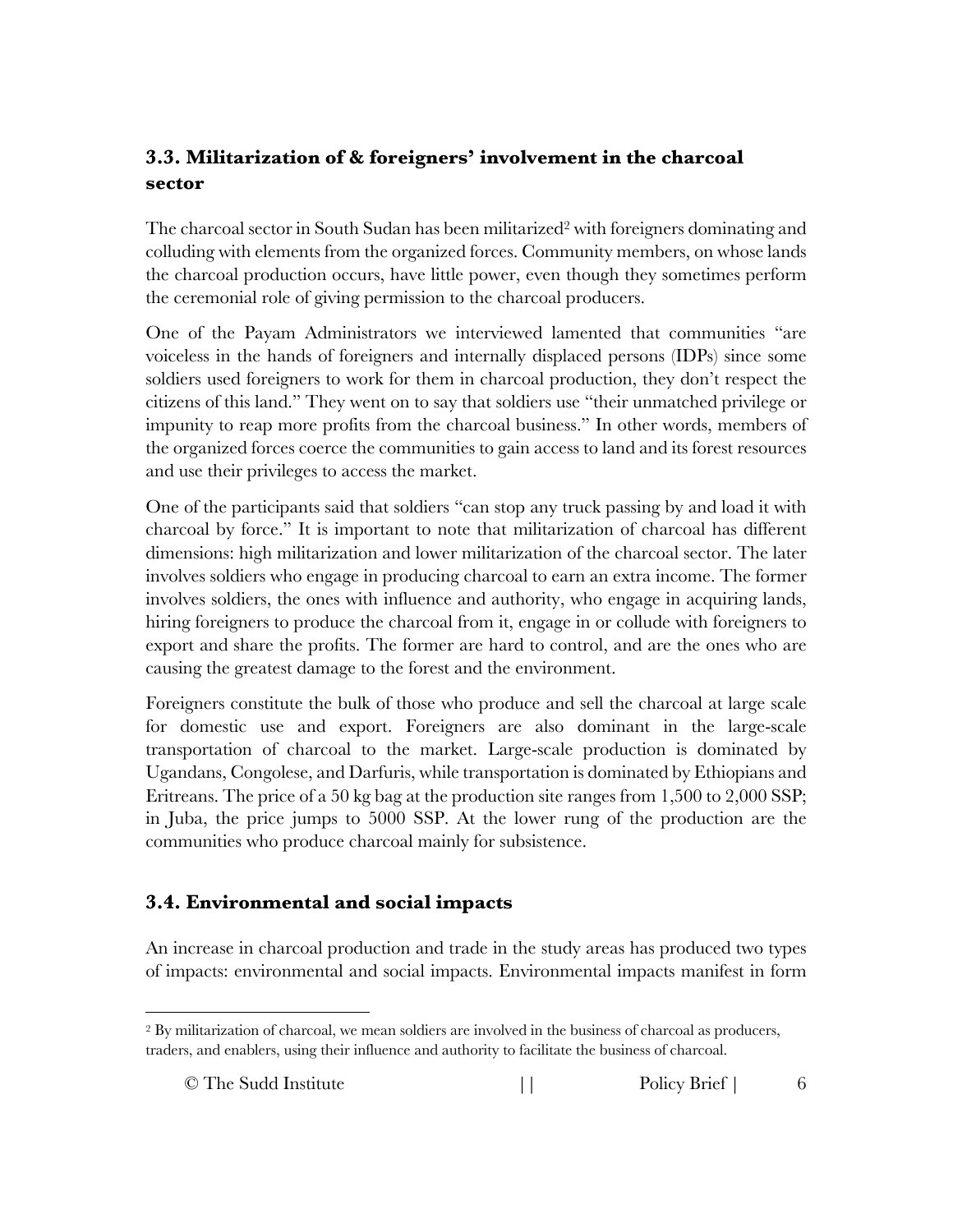of forests degradation, which threatens ecosystem services often expressed in form of climate regulation, food supply, medicine, building materials, clean air, water, and nutrient cycling, among others (Mengist et al, 2020). Social impacts are experienced through the loss of land, conflicts, poverty, and corruption.

Almost all the charcoal producers in the areas we visited use all kinds of tree-cutting machines such as 272-excavator, with a few small-scale producers using hand tools such as axes and machetes/pangas. The types of tools used determine the scale of production and the subsequent impacts on the forest and the environment. None of the producers interviewed applies best land management practices. They do not replace the trees they cut down. This practice causes an unprecedented level of damage on the environment, as the capacity for it to regenerate is zero without reforestation3.

South Sudan's first State of the Environment and Outlook Report released in 2018 estimated the annual rate of deforestation to be between 1.5 and 2 percent. Communities told us that some of the tree species that dominated considerable parts of their landscape are now disappearing. These include Bamboo, Lulu, Lalob and Tamarind trees "because forestry has been turned into an individual property that some individuals (unnamed) cut at will." In Moli, for example, more than 100-year-old trees of various species have been cut, leading to the disappearance of the whole heritage. The communities have lamented they have no power to either speak out or act for fear of guns, as the soldiers are the ones doing the charcoal and logging business in collaboration with the foreigners.

The way charcoal production is done generates conflict due to lack of land tenure regulations. Accordingly, traditional landowners give verbal permission to foreigners to cut trees from a random chunk of forests owned by the community. One of the interviewees reported that a local "landlord can decide to give away an area of  $10 \text{km}^2$  to charcoal makers for just SSP10, 000 and additional fee of SSP200 per bag of charcoal." These exclusive benefits have caused land wrangles between the clans in Lokiliri Payam and the charcoal producers, leading to conflicts.

Inefficient charcoal production processes in the form of locally built kilns and unregulated production practices have affected the communities by causing large volumes of wood to be harvested from nearby forests on community land, leading to cutting of more trees and degradation of the land. Shea nut trees and Axil Africano tree species, locally known as (Eri tree), cut down for logs, house construction, and residual small branches being burnt for charcoal, are now at risk of complete depletion. Participants reported to us that no

© The Sudd Institute  $\qquad$  || Policy Brief | 7

<sup>3</sup> It is important to note that if the land is left completely bare for sometimes and not disturbed again, perhaps some regeneration can occur. However, if the land is cut and subjected to other uses such as farming, it may not regenerate completely. To come up with best practices would need innovative solutions through further studies.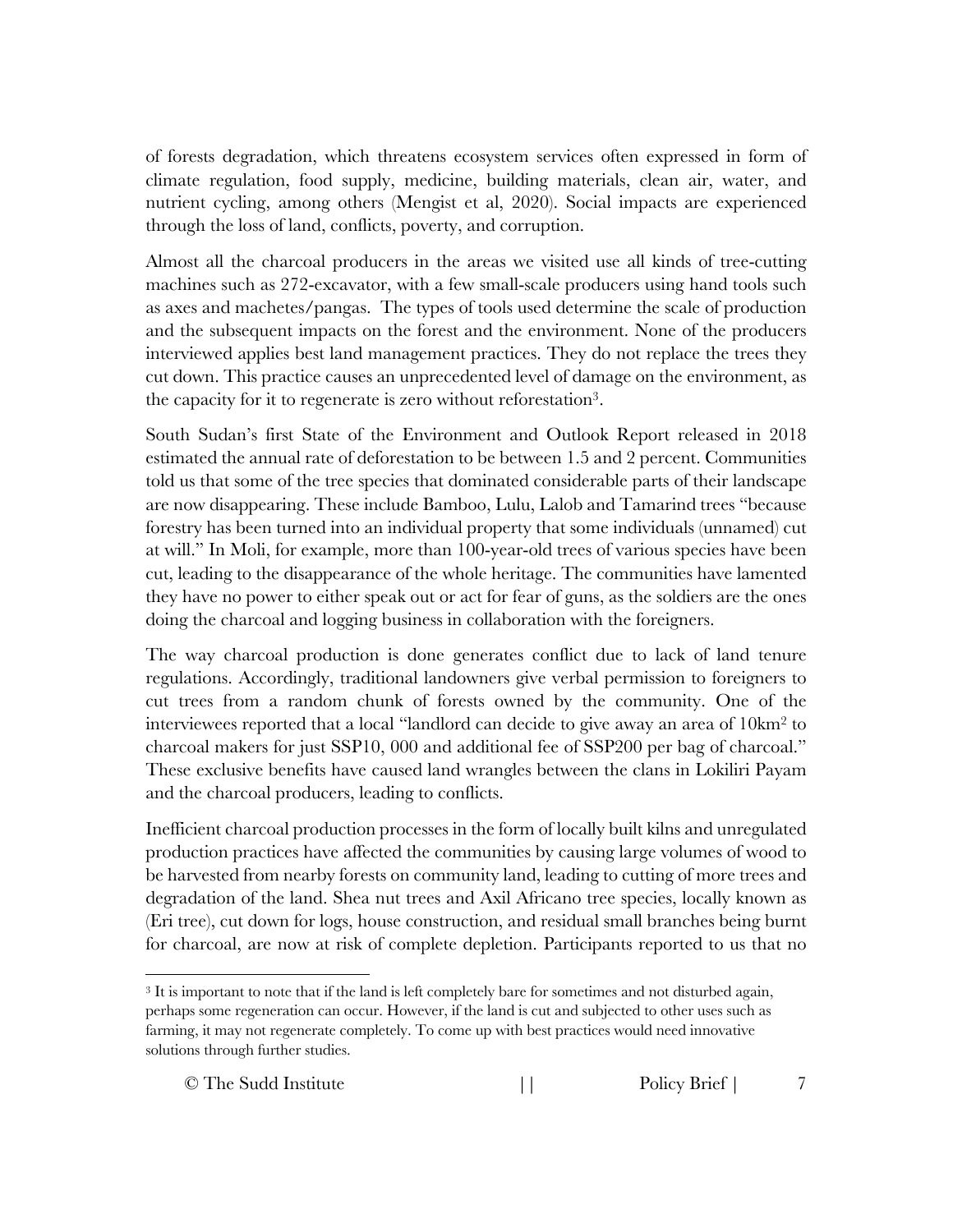trees are being left, with even the oracle trees being cut in full view of government officials. There is visible desperation on the part of communities as they are not sure what the future holds. Community participants said that the destruction of forest resources is happening because of weak, unenforced, or disjointed forest policies.

# **3. Conclusion and Recommendations**

We have shed light on the nonregulation of charcoal sector and the power relations that control it. As illuminated, militarization of and colluding with foreigners in the sector make the sector less accountable, posing serious security threats to the people of South Sudan. Other factors include inadequate regulatory capacity and poverty, leading to destructive charcoal production. This has resulted in substantial environmental and social damage. The main environmental impact is deforestation which poses a substantial threat to habitats for wildlife species, as well as to ecosystem services. Social impacts include land dispossession, conflicts, corruption, and poverty.

In conclusion, the charcoal sector is an important part of the energy sector in South Sudan. The charcoal sector in this context characterizes the Garrett Hardin's concept of the "tragedy of the commons," which we prefer to call the tragedy of the unregulated. Given the absence of an effective regulation, it would be a matter of time before the forest resources are depleted, with huge, negative consequences. Therefore, the sector should be effectively regulated to become more sustainable.

To ensure the charcoal sector contributes to a sustainable energy mix and end the tragedy of the unregulated, we recommend the following:

- I. Enforce the existing charcoal export ban by enhancing regulatory capacity, including establishing a special environmental and forestry police unit, strengthening border control, training the police and armed forces on ethics and environmental awareness, and equipping the special units with tools to monitor, detect, and arrest those engaging in illegal production and export of charcoal.
- II. Ban foreigners and soldiers from engaging in all the value chains of charcoal sector, particularly large-scale charcoal production, trade, and transportation as this intervention can go a long way in reducing the pressure on forest resources. Control mechanisms should be strengthened within the army to reign in the rogue elements and soldiers should be given environmental awareness training. Welfare of men and women in uniform and their families should be improved by increasing their pay and indexing benefits to inflation.
- III. Review and enact policies, laws and regulations on environmental protection, forestry, and energy*.* This includes restricting production, particularly production of certain trees, banning and enforcing a ban on clear-cutting and up-rooting, and

| © The Sudd Institute |  | Policy Brief |  |
|----------------------|--|--------------|--|
|----------------------|--|--------------|--|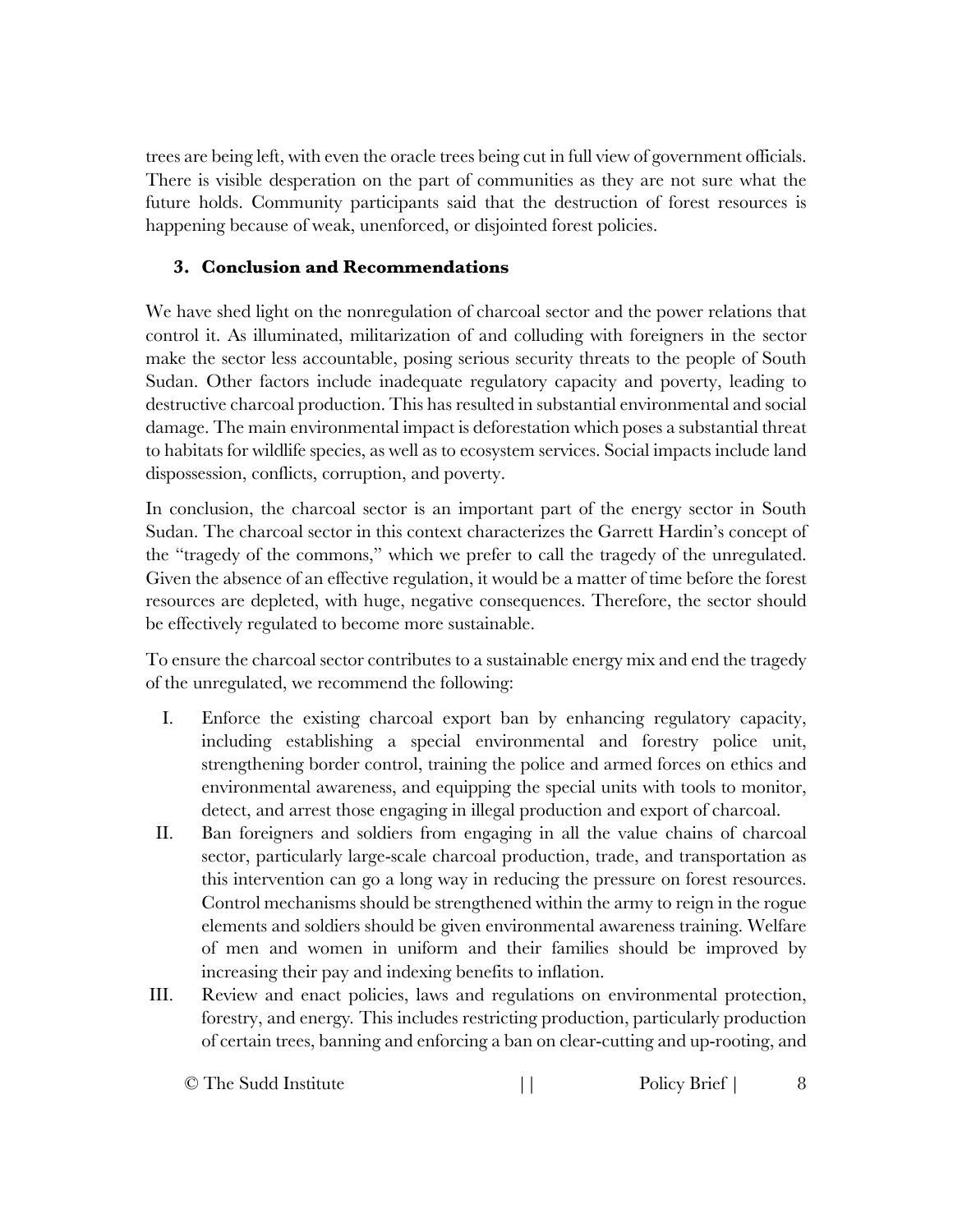enforcing replacement of cut trees. Producers need to be licensed, and the issuing of licenses should be conditional on a clear plan and strict implementation with regards to sustainable management of the land. While doing these, efforts should be made to distinguish the large-scale charcoal producers who cause significant harm from the small-scale producers who engage in charcoal business to make ends meet.

- IV. Promote investment in alternative forms of energy: one important aspect is to invest in LPG which should include studying the barriers to its development and use, creating production incentives and subsidies to make it affordable to produce and consume.
- V. Address poverty and constrained livelihoods, which prompt exploitation of forests for charcoal. Accordingly, the government should invest in income generating activities for communities as alternatives to charcoal.

#### **References**

- Adkins, Bryan. (2018). Charcoal Production and Use in South Sudan: A Wildlife Conservation Society (WCS) South Sudan Action Plan for Mitigating Environmental Impacts'. Juba: United States Agency for International Development/WCS.
- African Development Bank (AfDB). (2013). South Sudan: An infrastructure action plan. Tunis: African Development Bank AfDB.
- Hardin, Garrett. (1968). The Tragedy of the Commons. *Science*. **162** (3859): 1243–1248.
- Haysom, S., McLaggan, M., Kaka, J., Modi, L., & Opala, K. (2021). Black Gold: The charcoal grey market in Kenya, Uganda and South Sudan. Global Iniative Against Transnational Organized Crime.
- Leonardi, C., Akoi, A.D., Waran, A.M., Riek, J.J., Amuom, M., Elder, T., and Moro, L.N. (2020). Fuelling Poverty The challenges of accessing energy among urban households in Juba, South Sudan. Rift Valley Institute, https://riftvalley.net/sites/default/files/publicationdocuments/Fuelling%20Poverty%20by%20Cherry%20Leonardi%20- %20RVI%20%282020%29\_1.pdf
- Liu, H., D. Masera, and L., Esser. (2013). World Small Hydropower Devleopment Report 2013 –

| © The Sudd Institute |  | Policy Brief |  |
|----------------------|--|--------------|--|
|----------------------|--|--------------|--|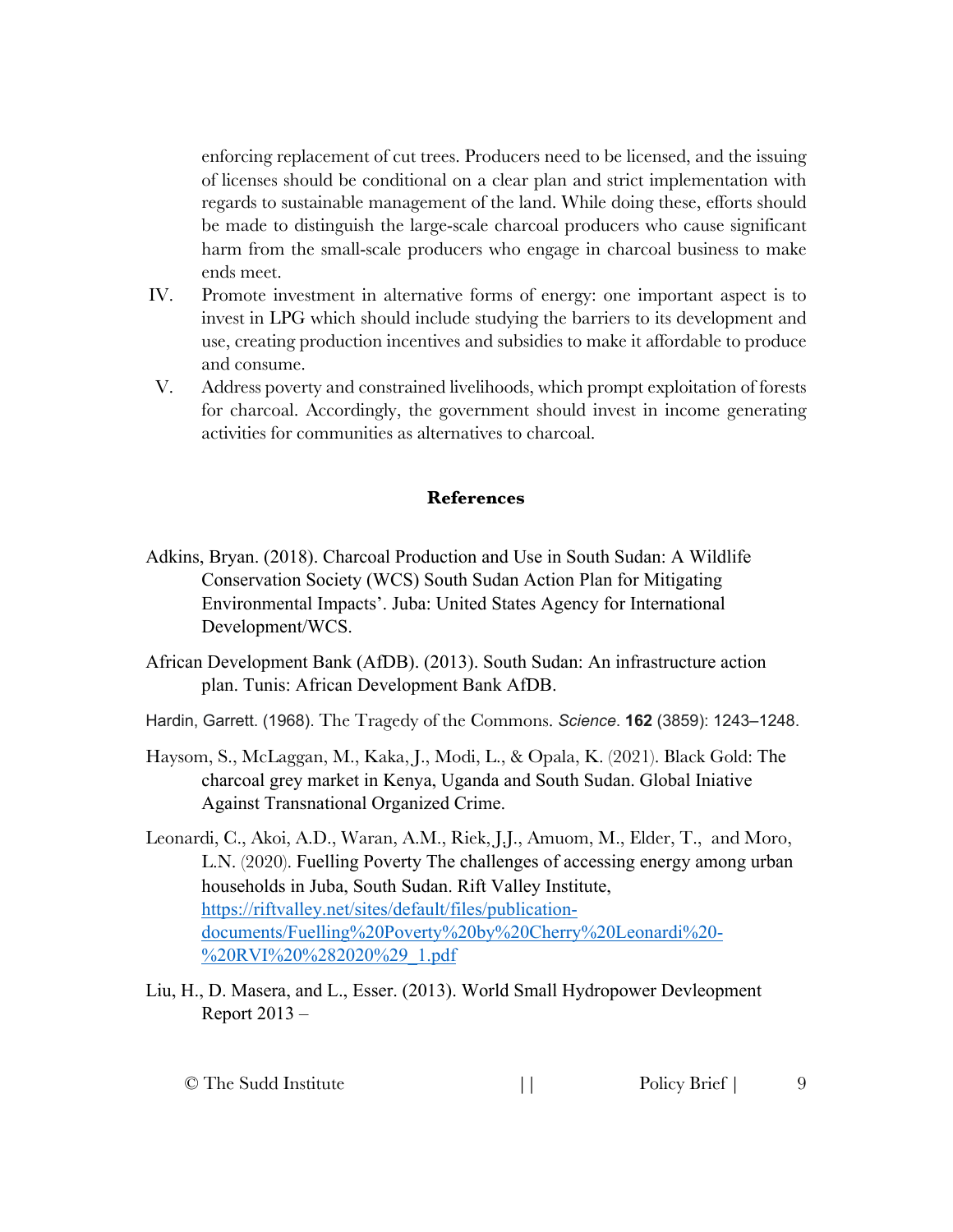- Mai, Mayai, A.T., and Tiitmamer, N. (2016). Sporadic Fuel Crisis in South Sudan: Causes, Impacts and Solutions. Sudd Institute, Juba, South Sudan.
- Mengist, W., Soromessa, T. & Feyisa, G.L. (2020). A global view of regulatory ecosystem services: existed knowledge, trends, and research gaps. Ecol Process 9, (40): https://doi.org/10.1186/s13717-020-00241-w
- South Sudan. United Nations Industrial Development Organization (UNIDO) and International Center, Link:http://www.smallhydroworld.org/fileadmin/user\_upload/pdf/Africa\_Easter n/WS HPDR\_2013\_South\_Sudan.pdf
- The World Bank. World Bank. (2016). World Development Indicators 2016. Washington D.C: World Bank.
- UN Environment Programme (UNEP). (2015). Charcoal and Fuelwood Consumption in Juba and the Associated Impacts on Forests'. Nairobi: UNEP.
- Whiting, K., Amogpai, A., Carmona, L.G. and Esser, L.J. (2015). South Sudan: A review of the development of sustainable energy policy and practices. Investigación ambiental 7(1)

#### **About Sudd Institute**

The Sudd Institute is an independent research organization that conducts and facilitates policy relevant research and training to inform public policy and practice, to create opportunities for discussion and debate, and to improve analytical capacity in South Sudan. The Sudd Institute's intention is to significantly improve the quality, impact, and accountability of local, national, and international policy- and decision-making in South Sudan in order to promote a more peaceful, just and prosperous society.

#### **About the Authors**

**Nhial Tiitmamer** is currently serving as the Senior Environment Associate with the United Nations High Commissioner for Refugees (UNHCR) in Juba, South Sudan. He has served as the Director of the Environment and Natural Resources Program at The Sudd Institute and an Adjunct Assistant Professor at the University of Juba where he has taught Environmental Economics, Natural Resources Economics and Environmental Sociology. His research focuses on extractive industries governance, environmental protection, climate change, and sustainable energy. Before joining the Sudd Institute in 2013, Nhial worked at Arletta Environmental Consulting in Calgary and at the University of Alberta in Canada. Nhial holds a B.A. in Environmental Studies with a minor in